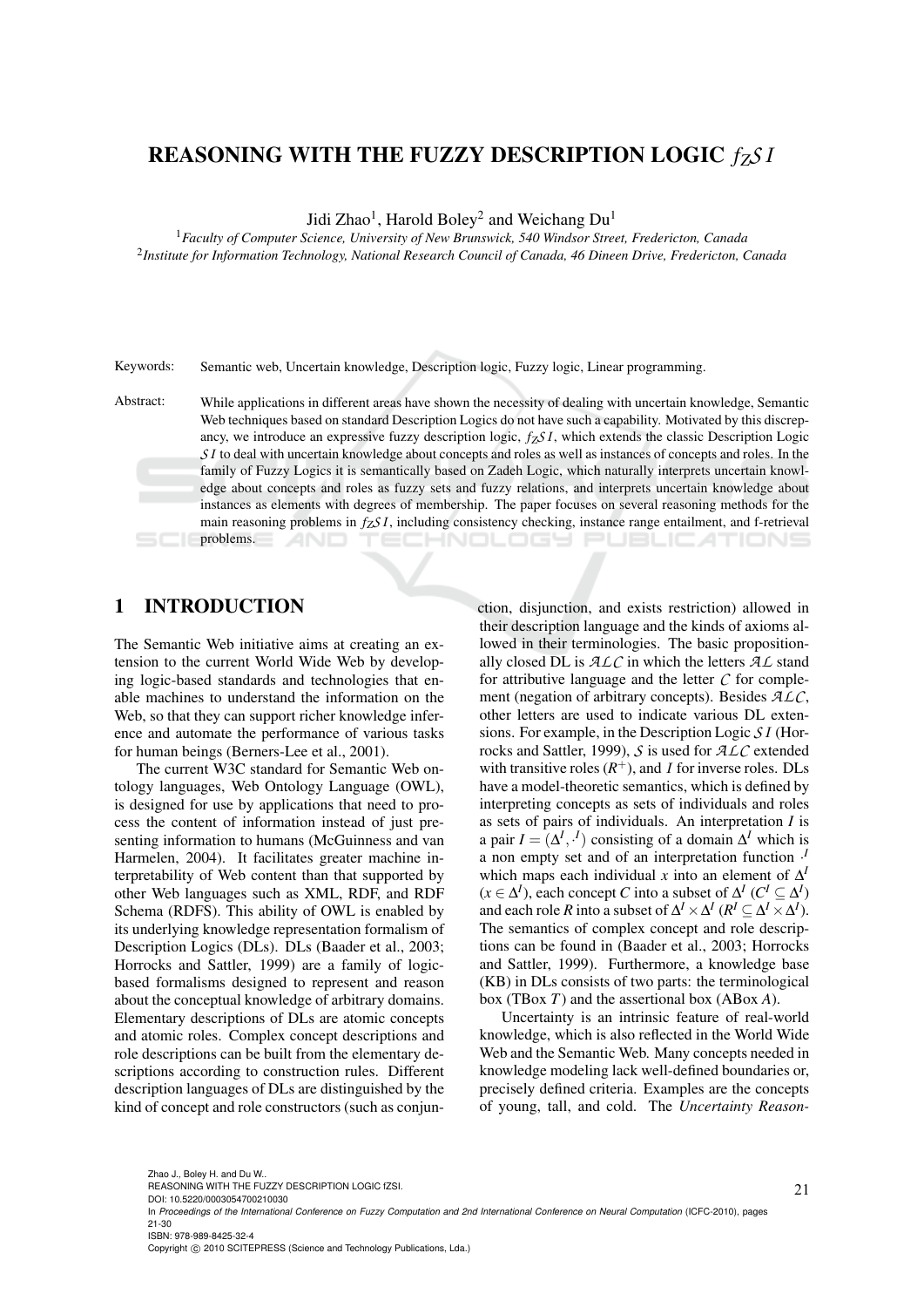*ing for the World Wide Web (URW3)* Incubator Group defined the challenge of representing and reasoning with uncertain information on the Web. According to the latest URW3 draft report, uncertainty is a term intended to encompass different forms of uncertain knowledge, including incompleteness, inconclusiveness, vagueness, ambiguity, and others (Laskey et al., 2008). The need to model and reason with uncertainty has been found in many different Semantic Web contexts, such as matchmaking in Web services (Martin-Recuerda and Robertson, 2005), classification of genes in bioinformatics (Stevens et al., 2007), multimedia annotation (Stamou et al., 2006), and ontology learning (Haase and Völker, 2005).

Fuzzy Set Theory was first introduced by Zadeh (Zadeh, 1965) as an extension to the classic notion of a set to capture inherent vagueness (the lack of crisp boundaries of sets). Fuzzy Logic is a form of multivalued logic derived from Fuzzy Set Theory to deal with reasoning that is approximate rather than precise. In Fuzzy Logic, the degree of truth of a statement can range between 0 and 1, and is not constrained to the two truth values {0,1} or { *f alse*,*true*} as in classic predicate logic. Formally, a fuzzy set *A* with respect to a set of elements  $\Omega$  (also called a universe) is characterized by a membership function  $\mu_A(x)$  which assigns a value in the real unit interval  $[0,1]$  to each element *x* in  $\Omega$  ( $x \in \Omega$ ), notated as  $\mu_A : \Omega \to [0,1]$ .  $\mu_A(x)$ , often written as  $A(x)$ , gives the degree of an element x belonging to the set *A*. Such degrees can be computed based on a membership function. A fuzzy relation *R* over two fuzzy sets *A* and *B* is similarly defined by a function  $R : \Omega \times \Omega \rightarrow [0,1]$ .

Fuzzy Logic extends the Boolean operations defined on crisp sets and relations for fuzzy sets and fuzzy relations. These operations, e.g. complement, union, and intersection, are interpreted as mathematical functions over the unit interval [0,1]. In the following,  $η$ ,  $θ$  define the truth degrees of sets and relations, ranging between 0 and 1. The mathematical functions for fuzzy intersection are usually called t-norms  $(t(\eta, \theta))$ ; those for fuzzy union are called s-norms  $(s(\eta, \theta))$ , a.k.a. t-conorms); and those for the fuzzy set complement are called negations  $(\neg \eta)$ ; These functions usually satisfy certain mathematical properties. The most widely known operations in the Fuzzy Logic family are Zadeh Logic, Lukasiewicz Logic, Product Logic, and Gödel Logic.

To deal with the 'crisp limitation' of classic DLs, considerable work has been carried out on integrating uncertain knowledge into DLs in recent years. The current literature generally follows two approaches. One is Probabilistic Logic based on Probability Theory; for example the work in (Jaeger, 1994; Koller et al., 1997; Lukasiewicz, 2008). The other is Fuzzy Logic and Fuzzy Sets; for example the work in (Yen, 1991; Straccia, 2001; Zhao and Boley, 2010). A review and comparison of these works can be found in (Zhao, 2010). We presented a Norm-Parameterized Fuzzy Description Logic *fALCN* and addressed the consistency checking problem in (Zhao and Boley, 2010). We use  $f_{\mathfrak{N}} \mathfrak{D} \mathfrak{L}$  to denote a Fuzzy Description Logic *f*DL with norm parameter N. Omitting the index  $\mathfrak N$  means the  $f\mathfrak D\mathfrak L$  is norm-parameterized. In the current paper, we follow the Fuzzy Sets and Fuzzy Logic approach and present the fuzzy Description Logic *fZS I*. We call this fuzzy Description Logic *fZS I* as *S I* is the underlying Description Logic and *Z* fixes the norms to Zadeh Logic. This paper is different from previous work due to the following features. First, the underlying classic DL *S I* is a more expressive Description Logic which deals with fuzzy transitive roles and fuzzy inverse roles. Second, we combine Description Logic, Fuzzy Logic, and Linear Programming methods in the reasoning procedure. Last but not least, *fZS I* supports both fuzzy axioms and fuzzy assertions for uncertain knowledge representation and reasoning.

## 2 THE FUZZY DL  $f_Z S I$

Ù

*fZS I* extends the *fZALCN* DL with inverse roles, and transitive roles but excludes number restrictions. Due to space limitations, we refer interested readers to (Zhao and Boley, 2010) for the syntax and semantics of complex concept descriptions as well as axioms and assertions for  $f_7 \mathcal{A} \mathcal{L} \mathcal{C}$  by specializing the t-norm to min and the s-norm to max. Here we simply list them in Tables 1 and 2, and then explain the expressiveness beyond *fZALC*. A fuzzy knowledge base in  $f_7S I$  consists of two parts: the fuzzy terminological box consisting of a finite set of fuzzy axioms (TBox *T* ) and the fuzzy assertional box consisting of a finite set of fuzzy assertions (ABox *A*). As shown in Table 2, a fuzzy axiom or fuzzy assertion is of the form  $\alpha$  [*l*,*u*] with  $0 \le l \le u \le 1$ , which is equivalent to the two inequalities  $\alpha \geq l$  and  $\alpha \leq u$ . In what follows, we use these expressions as needed.

In classic DLs, a role *R* is symmetric iff for all  $x, y \in \Delta^I$ ,  $(Inv(R))^I(y, x) = R^I(x, y)$ , where the role function  $Inv(R)$  defines the inverse of a role. The same property holds for a fuzzy symmetric role. For example, the role *hasPart* is the inverse of the role *isPartOf*.

In classic DLs, a role *R* is transitive iff for all  $x, y, z \in \triangle^I$ ,  $R^I(x, y)$  and  $R^I(y, z)$  imply  $R^I(x, z)$ . While in Fuzzy Logic, a fuzzy role *R* is transitive iff for all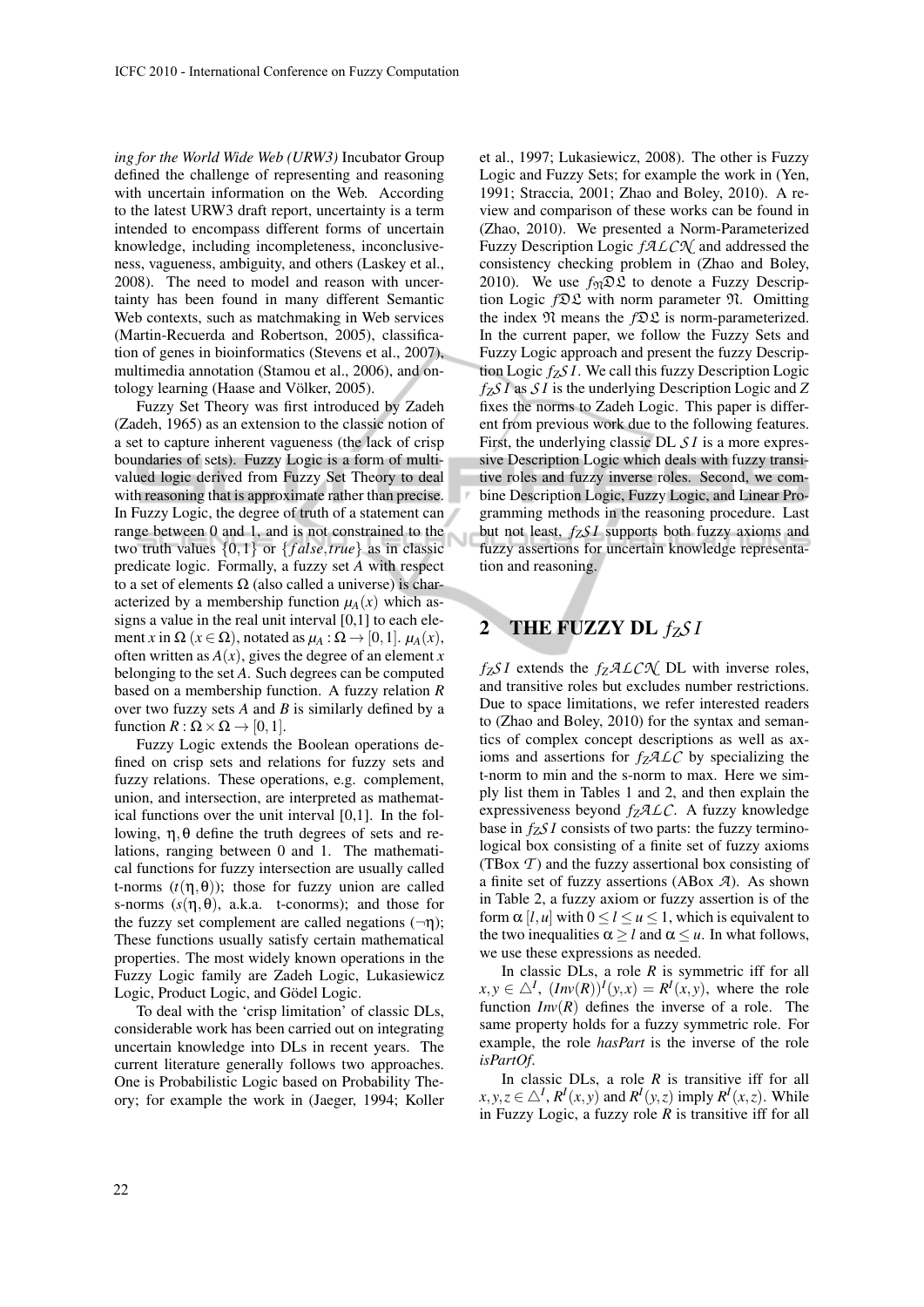| Constructor  | Syntax        | Semantics                                                    |
|--------------|---------------|--------------------------------------------------------------|
| top concept  |               | $T' = 1$                                                     |
| bottom       |               | $\overline{\perp}^I=0$                                       |
| concept      |               |                                                              |
| atomic       | $\neg A$      | $(\neg A)^{I}(x) = 1 - A^{I}(x)$                             |
| negation     |               |                                                              |
| concept      | $C\Box D$     | $(C \sqcap D)^{I} = \min(C^{I}(x), D^{I}(x))$                |
| conjunction  |               |                                                              |
| concept      | $C \sqcup D$  | $(C \sqcup D)^{I} = \max(C^{I}(x), D^{I}(x))$                |
| disjunction  |               |                                                              |
| exists       | $\exists R.C$ | $(\exists R.C)^{I}(x)$                                       |
| restriction  |               | $\sup_{y \in \Delta^l} \{ \min(R^I(x, y), C^I(y)) \}$        |
| value        | $\forall R.C$ | $(\forall R.C)^{I}(x) = \inf_{y \in \Delta^{I}} \{ \max(1 -$ |
| restriction  |               | $R^{I}(x, y), C^{I}(y))\}$                                   |
| inverse role | Inv(R)        | $(Inv(R))^{I}(y,x) = R^{I}(x,y)$                             |

Table 1: Syntax and semantics of *fZS I* constructors.

Table 2: Syntax and semantics of *fZS I* axioms.

| Axioms      | <b>Syntax</b>      | <b>Semantics</b>                                     |
|-------------|--------------------|------------------------------------------------------|
| concept     | $A \sqsubset C$    | $\forall x \in \Delta^I, A^I(x) \leq C^I(x)$         |
| inclusion   |                    |                                                      |
| concept     | $A \equiv C$       | $\forall x \in \Delta^I, A^I(x) = C^I(x)$            |
| definition  |                    |                                                      |
| concept     | A<br>$\rightarrow$ | $\forall x \in \Delta^I, C^I(x)$<br>$\in$            |
| implica-    | C[l,u]             | $\min(A^I(x), [l, u])$                               |
| tion        |                    |                                                      |
| transitive  | Trans(R)           | R <sup>I</sup> (a,c)                                 |
| role        |                    | $\sup_{b\in\triangle^I} \min(R^I(a,b),R^I(b,c))$     |
| concept     | $C(a)$ [l,u]       | $l \leq C^I(a) \leq u$                               |
| assertion   |                    |                                                      |
| role asser- |                    | $R(a,b)$ $\overline{(l,u]}$ $l \leq R^I(a,b) \leq u$ |
| tion        |                    |                                                      |
| individual  | $a \neq b$         | $a^I \neq b^I$                                       |
| inequality  |                    |                                                      |

 $x, y, z \in \triangle^I$ , it satisfies the following inequality (Díaz et al., 2010):

$$
RI(x,z) \ge \sup_{y \in \triangle^I} t(RI(x,y), RI(y,z))
$$
 (1)

where  $t(\eta, \theta)$  denotes a general t-norm. Thus, in the case of Zadeh Logic, a transitive role satisfies:

$$
RI(x,z) \ge \sup_{y \in \triangle^I} \min(RI(x,y), RI(y,z))
$$
 (2)

In order to make the following explanations easier, we introduce the role function *Trans*(*R*) which specifies that *R* is transitive or  $Inv(R)$  is transitive.

Now, we use some mathematical properties of Zadeh Logic to show that the following property is satisfied by a role value restriction ∀*R*.*C* with *Trans*(*R*).

**Lemma 1.** *Under Zadeh Logic, if*  $(\forall R.C)^{I}(x) \geq l$  (*l* ∈ [0,1]*)* and *R* is transitive, then  $(\forall R.(\forall R.C))^I(x) ≥ l$ *holds.*

Proof. 
$$
(\forall R.C)^{I}(x) \geq l
$$
  
\n*Definition of semantics*  
\n
$$
\inf_{z \in \Delta^{I}} \{ \max(\neg R^{I}(x,z), C^{I}(z)) \} \geq l
$$
  
\n*Equation 1*  
\n
$$
\inf_{z \in \Delta^{I}} \inf_{y \in \Delta^{I}} \{ \max(\neg (\min(R^{I}(x,y), R^{I}(y,z))), C^{I}(z)) \} \geq l
$$
  
\n*De Morgan's Law*  
\n
$$
\inf_{z \in \Delta^{I}} \inf_{y \in \Delta^{I}} \{ \max(\max(\neg R^{I}(x,y), \neg R^{I}(y,z)), C^{I}(z)) \} \geq l
$$
  
\nAssociativity  
\n
$$
\inf_{x \in \Delta^{I}} \inf_{y \in \Delta^{I}} \{ \max(\neg R^{I}(x,y), \max(\neg R^{I}(y,z), C^{I}(z))) \} \geq l
$$
  
\n*Commutativity*  
\n
$$
\inf_{y \in \Delta^{I}} \{ \max(\neg R^{I}(x,y), \inf_{z \in \Delta^{I}} \max(\neg R^{I}(y,z), C^{I}(z))) \} \geq l
$$
  
\n*Definition of semantics*  
\n
$$
\inf_{y \in \Delta^{I}} \{ \max(\neg R^{I}(x,y), (\forall R.C)^{I}(y)) \} \geq l
$$
  
\n*Definition of semantics*  
\n
$$
(\forall R. (\forall R.C))^{I}(x) \geq l
$$

However, in the cases of  $\leq$ , we cannot derive such a property for  $(\forall R.C)(x)$  and  $Trans(R)$ .

Under Zadeh Logic, by applying the semantics of ∃*R*.*C* and negation, it is easy to see that the following equivalence rules hold:  $\forall a, b \in \Delta^I$ ,

$$
\neg \neg C \equiv C \,, \tag{3}
$$

$$
\neg \exists R.C \equiv \forall R.\neg C \,,\tag{4}
$$

$$
\neg \forall R.C \equiv \exists R.\neg C \tag{5}
$$

Then, 
$$
(\exists R.C)^I(x) \le u
$$
  
\n
$$
\xrightarrow{Monotonicity} \neg ((\exists R.C)^I(x)) \ge 1 - u
$$
\n
$$
\xrightarrow{Equivalence 4} (\forall R.(\neg C))^I(x) \ge 1 - u
$$
\n
$$
\xrightarrow{Lemma 1} (\forall R.(\forall R.(\neg C)))^I(x) \ge 1 - u
$$
\n
$$
\xrightarrow{Monotonicity} \neg (\forall R.(\forall R.(\neg C))^I(x) \le u
$$
\n
$$
\xrightarrow{Equivalence 5} (\exists R. \neg (\forall R.(\neg C)))^I(x) \le u
$$
\n
$$
\xrightarrow{Equivalence 5 and 3} (\exists R.(\exists R.C))^I(x) \le u
$$

Therefore, the following property is satisfied with respect to a role exists restriction ∃*R*.*C* and *Trans*(*R*). Such a property cannot be inferred from the cases of ≥.

**Lemma 2.** *Under Zadeh Logic, if*  $(\exists R.C)^{I}(x) \leq u$  *and R* is transitive, then  $(\exists R.(\exists R.C))^{\textit{I}}(x) \le u$  holds.

Although we can show that such properties also hold under Product Logic and other logics, we neglect it here, as it is out of scope. We will soon see that these properties will be embodied in the fuzzy completion rules for the *fZS I* reasoning algorithm.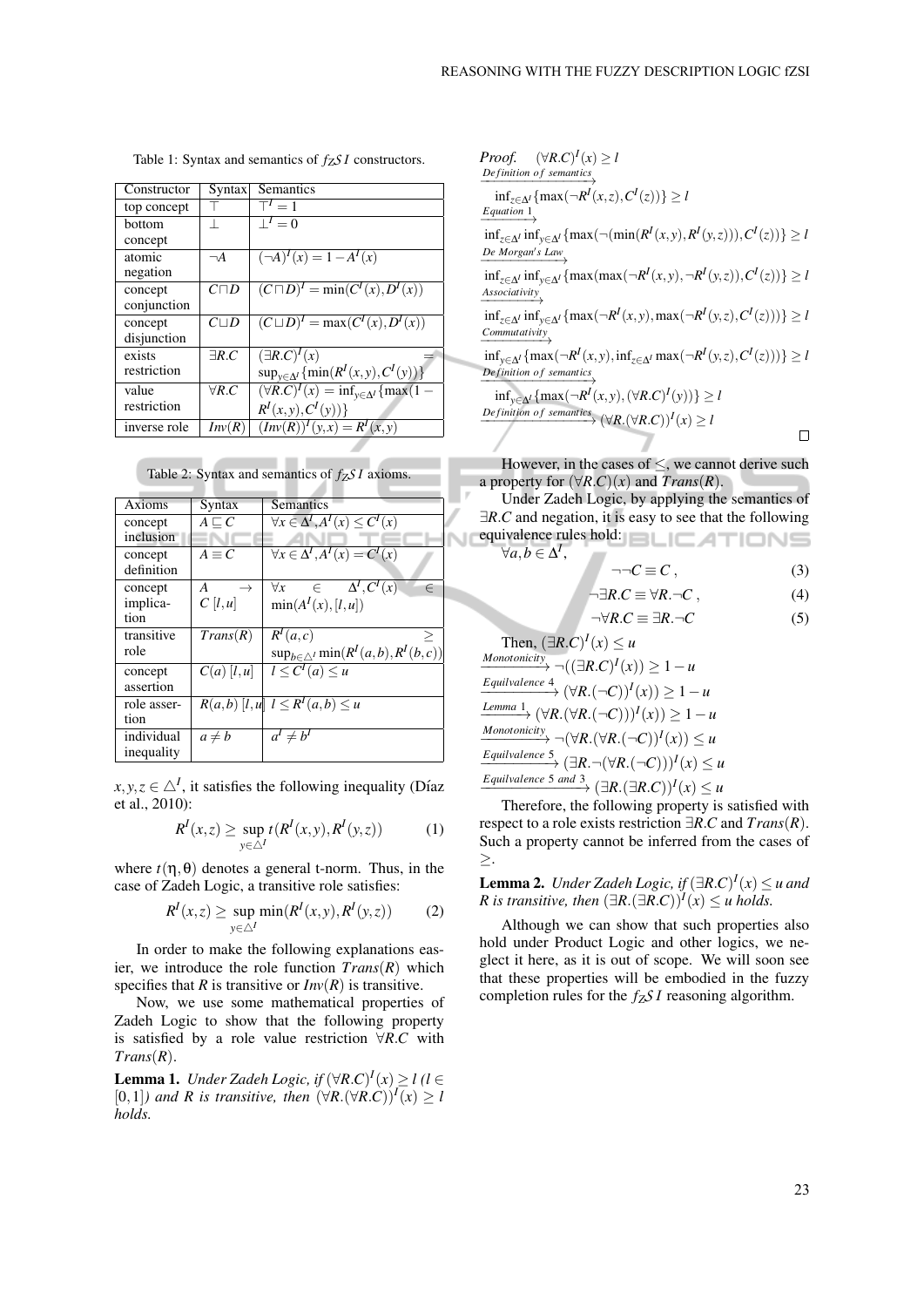# 3 REASONING ALGORITHM FOR BUILDING A FUZZY TABLEAU OF *fZS I*

The reasoning algorithm that we will present is a fuzzy extension to the tableau method and tests the consistency of a knowledge base  $KB = \langle T, A \rangle$  by trying to construct a model of *KB*. A model of *KB* in our Fuzzy Description Logic *fZS I* is a fuzzy interpretation  $I = (\triangle^I, \cdot^I)$ . Similar to the classic DL, such a model has the shape of a forest, i.e., a collection of trees, with nodes corresponding to individuals, root nodes corresponding to named individuals, and edges corresponding to roles between individuals. Each node has a node label *L*(individual), but different from classic DLs, each node in a *fZS I* tableau is labeled with a set of *fZS I*-concepts. Each element in the set consists of a pair of elements {*concept*, *constraint*}. The sets for all nodes are restricted to subsets of  $sub(A)$ , where  $sub(A)$  is the set of sub-concepts of concepts that appear within an ABox *A*. Furthermore, each edge is associated with an edge label  $L$ (individual<sub>1</sub>, individual<sub>2</sub>) which consists of a pair of elements {*role*, *constraint*}.

In (Zhao and Boley, 2010), we explained the TBox processing procedure which consists of some preprocessing steps to deal with the fuzzy TBox before applying the reasoning algorithm. Those steps are applicable to the *fZS I* knowledge base. Therefore, we can assume all concepts *C* occurring in *KB* to be in *negation normal form* (NNF) and we only deal with unfoldable TBox after those preprocessing steps. However, due to the properties of a *fZS I* knowledge base, the TBox processing procedure should include a couple of other steps. First, the TBox processing procedure transforms all the assertions in the fuzzy ABox and the fuzzy implication axioms in the fuzzy TBox with the form  $\alpha_0$  [*l*,*u*] into two expressions:  $\alpha_0 \ge l$ and  $\alpha_0 \leq u$ . In order to keep our presentation simple and compact, in what follows, we use a general form  $\alpha$  *op n* where  $op \in \{ \geq, \leq \}$  and  $n \in [0,1]$  whenever applicable. Second, an *fZS I* knowledge base may contain transitive role axioms and inverse roles. We know that if a role *R* is transitive, the inverse role of *R* is also transitive. Therefore, for each pair of *Trans*(*R*) and  $Inv(R)$ , the procedure should also add an axiom *Trans*(*Inv*(*R*)). After the application of the TBox processing procedure, in what follows, we only have to consider a knowledge base in *fZS I* only consists of fuzzy ABox assertions, a set of transitive role axioms, and a finite set of fuzzy implication axioms.

Next, we first present the definitions of fuzzy tableau, clash, and clash-free, and then prove the relation between the consistency of a fuzzy knowledge base  $KB = \langle T, A \rangle$  and the existence of a fuzzy tableau  $\mathfrak T$  for *KB*.

**Definition 1.** *If KB* = < *T*,  $A$  > *is an f<sub><i>ZS*</sub> *I knowledge base,* R*<sup>A</sup> is the set of roles occurring in A, together with their Inv* $(R)$ *s, a fuzzy tableau*  $\mathcal{I}$  *for KB is defined to be a quadruple (S*,*L*, ε,*C) such that: S is a set of individuals,*  $\mathcal{L}: S \times sub(\mathcal{A}) \rightarrow [0,1]$  *maps each individual and a concept which is a subset of sub*(*A*) *to the membership degree of the individual to that concept,*  $\varepsilon$  :  $\mathbf{R}_{\mathcal{A}} \times S \times S \rightarrow [0,1]$  *maps each role in*  $R_{\mathcal{A}}$  *and a pair of individuals to the membership degree of the pair to the role, and C is a set of constraints must be satisfied.* For all  $x, y \in S$ ,  $A, C, D \in sub(\mathcal{A})$ ,  $R \in \mathbb{R}_{\mathcal{A}}$ *and*  $n \in [0,1]$ *, it holds that:* 

- *1. For any*  $x \in S$ ,  $\{x : \bot = 0\}$  *and*  $\{x : \top = 1\} \in L(x)$ *.*
- *2. If*  $\{x : \neg(A)$  op  $n\}$  ∈  $\mathcal{L}(x)$ *, then*  $\{x : A$  op  $1 n\}$  ∈ *L*(*x*)*.*
- *3. If* {*x* : *C*□*D* ≥ *n*} ∈ *L*(*x*)*, then* {*x* : *C* ≥ *n*} ∈ *L*(*x*) *and*  $\{x : D \ge n\} \in L(x)$ *.*
- *4. If* {*x* : *C* $\sqcup D \le n$ } ∈ *L*(*x*)*, then* {*x* : *C* ≤ *n*} ∈ *L*(*x*) *and*  $\{x : D \le n\} \in L(x)$ *.*
- *5. If*  $\{x : C \sqcap D \leq n\} \in L(x)$ , then  $\{x : C \leq n_1\} \in$  $L(x)$ ,  $\{x : D \le n_2\} \in L(x)$ , and  $n = \min(n_1, n_2)$ *for some*  $n_1$ *,* $n_2$ *.*
- *6. If*  $\{x : C \sqcup D \ge n\}$  ∈  $L(x)$ *, then*  $\{x : C \ge n_1\}$  ∈  $L(x)$ ,  $\{x : D \ge n_2\} \in L(x)$ , and  $n = \max(n_1, n_2)$ *for some*  $n_1$ *, n*<sub>2</sub>*.*
- *7. If*  $\{x : \exists R.C \ge n\}$  ∈  $L(x)$ *, then there exists*  $y \in S$ *such that*  $\{< x, y> : R \ge n\} \in \mathcal{E}(R)$  *and*  $\{y : C \ge n\}$  $n \in \mathcal{L}(y)$ .
- *8. If*  $\{x : \forall R.C \leq n\} \in L(x)$ *, then there exists*  $y \in S$ *such that*  $\{ \langle x, y \rangle : R \ge 1 - n \} \in \mathcal{E}(R)$  *and*  $\{y :$  $C \leq n$   $\in L(y)$ *.*
- *9. If*  $\{x : \exists R.C \le n\}$  ∈  $\mathcal{L}(x)$ *, then*  $\{< x, y >: R \le n\}$  $n_1$ }  $\in \varepsilon(R)$ , {*y* : *C*  $\leq n_2$ }  $\in L(y)$ , and *n* =  $\min(n_1, n_2)$  *for some*  $n_1, n_2$ *.*
- *10. If*  $\{x : \forall R.C \ge n\}$  ∈  $\mathcal{L}(x)$ *, then*  $\{< x, y >: R \le 1$  $n_1$ }  $\in \varepsilon(R)$ , {*y* :  $C \ge n_2$ }  $\in L(y)$ *, and n* = max(1 – *n*<sub>1</sub>*,n*<sub>2</sub>*) for some n*<sub>1</sub>*,n*<sub>2</sub>*.*
- *11.* {  $\langle x, y \rangle : R$  op  $n$ }  $\in \mathcal{E}(R)$  *iff* { $\langle y, x \rangle : R$ *Inv*(*R*) op *n*}  $\in \varepsilon(R)$ *.*
- *12. If*  $\{x : \forall R.C > n\} \in L(x)$  *and Trans* $(R)$ *, then* {< *x*, *y* >: *R* ≤ 1−*n*1} ∈ ε(*R*)*,* {*y* : ∀*R*.*C* ≥ *n*2} ∈ *L*(*y*)*,* and *n* = max(1−*n*<sub>1</sub>,*n*<sub>2</sub>) *for some n*<sub>1</sub>,*n*<sub>2</sub>*.*
- *13. If*  $\{x : \exists R.C \le n\}$  ∈  $\mathcal{L}(x)$  *and Trans* $(R)$ *, then*  $\{<$  $x, y >: R \leq n_1$ }  $\in \varepsilon(R)$ ,  $\{y : \exists R.C \leq n_2\} \in L(y)$ , *and*  $n = min(n_1, n_2)$  *for some*  $n_1, n_2$ *.*
- *14. If*  ${A \rightarrow C > n} ∈ T$  *and*  ${x : A > n_1} ∈ L(x)$ *, then*  $\{x : C \geq n_2\} \in L(x)$  *and*  $n_2 = \min(n, n_1)$ *, for any*  $x \in S$ .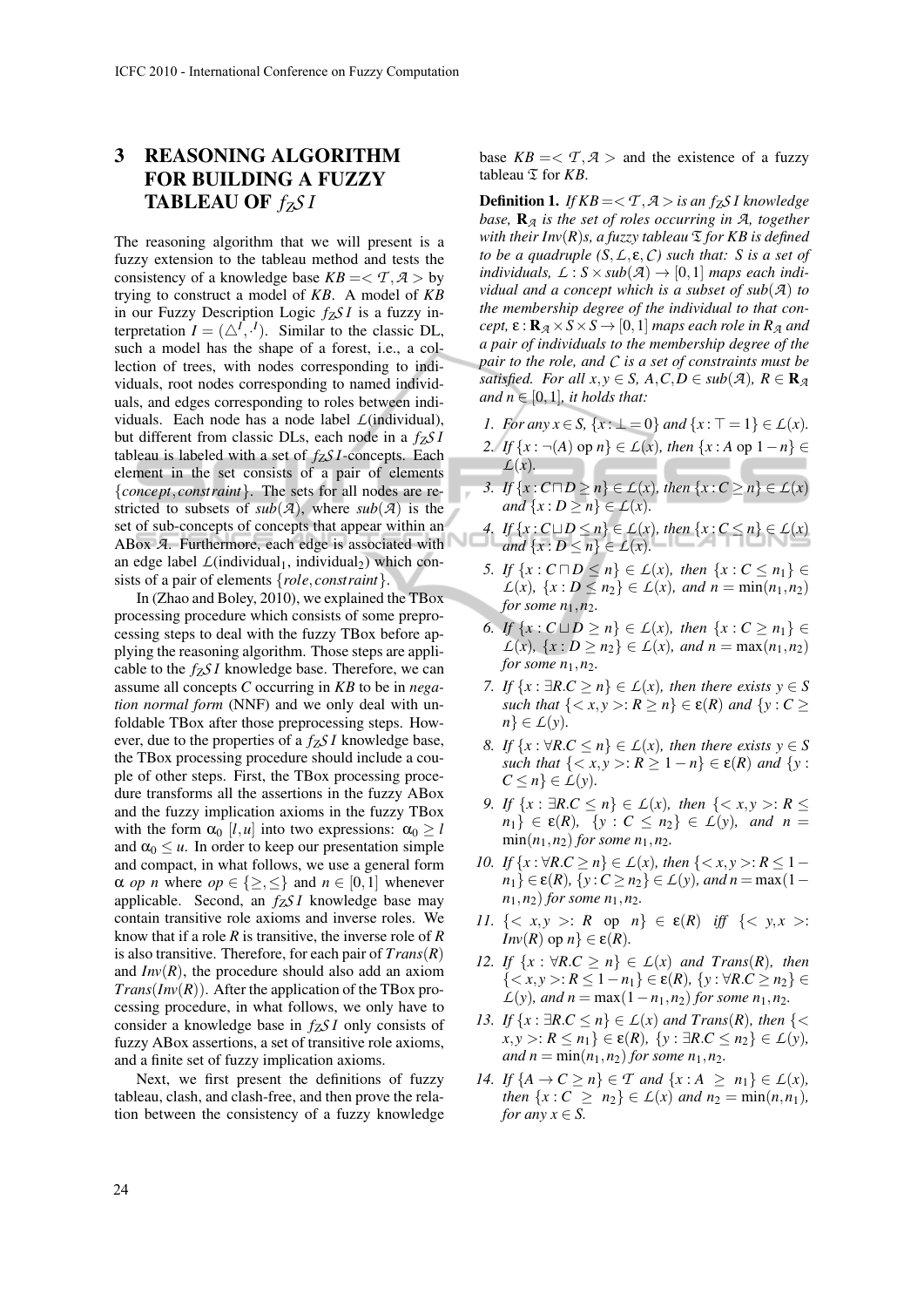*15. If*  $\{A \to C \le n\} \in T$  *and*  $\{x : A \le n_1\} \in L(x)$ *, then*  $\{x : C \le n_2\} \in L(x)$  *and*  $n_2 = \min(n, n_1)$ *, for any*  $x \in S$ .

In (Zhao and Boley, 2010), we defined the semantics  $(C \sqcap D)^{I}$  as  $t(C^{I}(x), D^{I}(x))$  for various tnorms. For the case of Zadeh Logic, we have that if  $(C \sqcap D)^{I}(x) \ge n$ , then  $C^{I}(x) = n_{C}, D^{I}(x) = n_{D}$ , and  $min(n_C, n_D) > n$ . In this definition, we can draw a further conclusion based on the properties of the min norm that  $C^I(x) = n_C \ge n$  and  $D^I(x) = n_D \ge n$ . Similar extensions are conducted on other *fZS I* concepts and roles.

Definition 2. *Let A be an extended fZS I ABox, A contains a clash if only if one of the following situations occurs:*

- *1.*  $\{\bot(a) \neq 0\}$ ⊆ *A*
- 2.  $\{\top(a) \neq 1\} \subseteq \mathcal{A}$
- *3.*  $\{\alpha \leq n_1, \alpha \geq n_2\} \subseteq \mathcal{A}$  *and*  $n_1 < n_2$
- *4. there is no solution for the constraint system of inequations C*

*A is called clash-free if it does not contain any clash.*

**Lemma 3.** An f<sub>*ZS*</sub> *I* knowledge base  $KB = \langle T, A \rangle$ *is consistent iff there exists a clash-free fuzzy tableau for KB.*

*Proof.* For the if direction, if  $\mathfrak{T}=(S, \mathcal{L}, \varepsilon)$  is a clashfree fuzzy tableau for a fuzzy knowledge base *KB*, a fuzzy interpretation  $I = (\Delta^I, \cdot^I)$  can be constructed as:

$$
\Delta^I = S
$$

 $T<sup>I</sup> = \{x : \top = 1\} \in L(x)$  for any *x* in *S* 

 $\perp^{I} = \{x : \perp = 0\} \in L(x)$  for any *x* in *S* 

 $A<sup>I</sup> = \{x : A \text{ op } n\} \in L(x)$  for all concept names *A* in  $sub(A)$ 

$$
R^{I} = \begin{cases} \varepsilon(R)^{+} & if \ Trans(R) \\ \varepsilon(R) & otherwise \end{cases}
$$

where  $\varepsilon(R)^+$  denotes the fuzzy sup-min transitive closure of  $\varepsilon(R)$  (Lee, 2001; Mitsuishi and Bancerek, 2003).

To prove that *I* is a model of *KB*, we show by induction on the structure of concepts that, if  $\{x :$ *E op n*}  $\in L(x)$ , then  $E^I(x)$  *op n* for any *x* in *S*. Without loss of generality, we only show in the following the cases with  $\{x : E \ge n\} \in L(x)$ .

- 1. If *E* the  $\top$  or  $\bot$  concept, and  $\{x : \bot = 0\}$  and  ${x : \top = 1} \in L(x)$ , then by definition,  $\top^{I}(x) = 1$ or  $\perp^I(x) = 0$ .
- 2. If *E* is a concept name other than  $\top$  and  $\bot$ , and  $\{x : E \ge n\} \in L(x)$ , then  $E^I(x) \ge n$  by definition.
- 3. If  $E = \neg(C)$  and  $\{x : \neg(C) \ge n\} \in \mathcal{L}(x)$ , then  $\{x : \neg(C) \ge n\}$  $C \le 1-n$ }  $\in L(x)$  (due to Property 2 in Definition 1), so we have  $C^{I}(x)$  ≤ 1 − *n* by induction. Hence,  $(-C)^{I}(x) \ge 1 - (1 - n) = n$ , i.e.,  $E^{I}(x) \ge n$ .
- 4. If  $E = (C_1 \sqcap C_2)$  and  $\{x : C_1 \sqcap C_2 \ge n\} \in L(x)$ , then { $x$  : *C*<sub>1</sub> ≥ *n*} ∈ *L*(*x*) and { $x$  : *C*<sub>2</sub> ≥ *n*} ∈ *L*(*x*), so by induction  $(C_1)^I(x) \ge n$  and  $(C_2)^I(x) \ge n$ . Hence,  $(C_1 \sqcap C_2)^I(x) = min((C_1)^I(x), (C_2)^I(x)) \geq n.$
- 5. If  $E = (C_1 \sqcup C_2)$  and  $\{x : C_1 \sqcup C_2 \ge n\} \in \mathcal{L}(x)$ , since the tableau is clash free, we can find some *n*<sub>1</sub>,*n*<sub>2</sub> so that {*x* : *C*<sub>1</sub> ≥ *n*<sub>1</sub>} ∈ *L*(*x*), {*x* : *C*<sub>2</sub> ≥  $n_2$ }  $\in$  *L*(*x*) and *n* = max(*n*<sub>1</sub>, *n*<sub>2</sub>). By induction  $(C_1)^l(x) \ge n_1$ ,  $(C_2)^l(x) \ge n_2$ . Hence,  $(C_1 \sqcap$  $C_2$ <sup>*I*</sup>(*x*) =  $max((C_1)^I(x), (C_2)^I(x)) \ge n$ .
- 6. If  $E = (\exists S.C)$  and  $\{x : \exists S.C > n\} \in L(x)$ , then there exists  $y \in S$  such that  $\{ \langle x, y \rangle : S \ge n \} \in$  $\varepsilon(S)$  and  $\{y : C \ge n\} \in L(y)$ , so by induction  $S^{\mathcal{I}}(x, y) \ge n$  and  $C^{\mathcal{I}}(y) \ge n$ . Hence  $(\exists S.C)^{\mathcal{I}}(x) =$ *sup*<sub>y∈∆</sub>*Imin*(*S*<sup>*I*</sup>(*x*, *y*), *C*<sup>*I*</sup>(*y*)) ≥ *n*.
- 7. If  $E = (\forall S.C), \{x : \forall S.C \ge n\} \in L(x),$  and  $S<sup>I</sup>(x, y) = m$ , then it would be either of the following two cases.
	- {  $\langle x, y \rangle$ : *S* = *m*} ∈ ε(*S*): if *m* > 1 − *n*, then  $\{y : C \ge n\} \in L(y)$  (due to Property 10 in Definition 1), so we have  $S^I(x, y) > 1 - n$  and  $C^{I}(y) \ge n$ , hence,  $(\forall S.C)^{I}(x) = inf_{y \in \Delta}max(1 - \Delta)$  $S^I(x, y), C^I(y) \ge n$ ; if  $m \le 1 - n$ , then 1 –  $S^I(x, y) = 1 - m \ge n$ , hence  $(\forall S.C)^I(x) =$ *in*  $f_{y \in \Delta}$ *I max*(1−*S*<sup>*I*</sup>(*x*, *y*), *C*<sup>*I*</sup>(*y*)) ≥ *n*.
	- ${ < x, y >: S = m} \notin \varepsilon(S)$  and there exist *l* paths  $(l \ge 1)$  such that in each path,  $\{ \langle x, x_{l1} \rangle : S =$  $m_{l1} \} \in \varepsilon(S), \{ \langle x_{l1}, x_{l2} \rangle : S = m_{l2} \} \in \varepsilon(S), \cdots,$  ${ < x_{ln}, y > : S = m_{l(n+1)} \} \in \varepsilon(S) \text{ and } Trans(R).$ Thus, the truth degree of  $\langle x, y \rangle$  to the transitive closure of *S*, *m*, would be equal to the supremum value among all the minimum values of each path. In this case: if  $m > 1 - n$ , then there exists at least one path  $k, \{ \langle x, x_{k1} \rangle :$ *S* = *m*<sub>*k*1</sub>} ∈ ε(*S*), {< *x*<sub>*k*1</sub>, *x*<sub>*k*2</sub> >: *S* = *m*<sub>*k*2</sub>} ∈  $\varepsilon(S), \dots, \{ \langle x_{kn}, y \rangle : S = m_{k(n+1)} \} \in \varepsilon(S),$  we have  $m_{ki} > m > 1 - n \ (1 \le i \le (n+1))$  (as *m* is the minimum value of the path),  $\{x_{ki} :$  $(\forall S.C) \geq n$   $\in L(x_{ki})$   $(1 \leq i \leq n)$ , and  $\{y :$  $(\forall S.C) > n$   $\in L(y)$  (due to Property 12 in Definition 1), so, inducted from  $\{ \langle x, x_{k1} \rangle : S \rangle$ 1−*n*} ∈ ε(*S*) and {*xk*<sup>1</sup> : (∀*S*.*C*) ≥ *n*} ∈ *L*(*xk*1), we have  $S^{\textit{I}}(x, x_{k1}) > 1 - n$  and  $(\forall S.C)^{\textit{I}}(x_{k1}) \ge$ *n*, and thus  $C^I(x_{k1}) \ge n$ , hence  $(\forall S.C)^I(x) =$  $inf_{y \in \Delta} max(1 - S^I(x, x_{k1}), C^I(x_{k1})) \geq n;$  if  $m \leq 1 - n$ , then we have  $max(1 - m, C^I(y)) \geq$  $n,$  hence  $(\forall S.C)^{I}(x) \geq n$ .

The cases for the  $\leq$  inequalities can be proved in a similar way.

For the converse, if  $I = (\Delta^I, \cdot^I)$  is a model of *A*, then a fuzzy tableau  $\mathfrak{T}=(S, \mathcal{L}, \varepsilon)$  can be defined as:  $S = \Delta^I$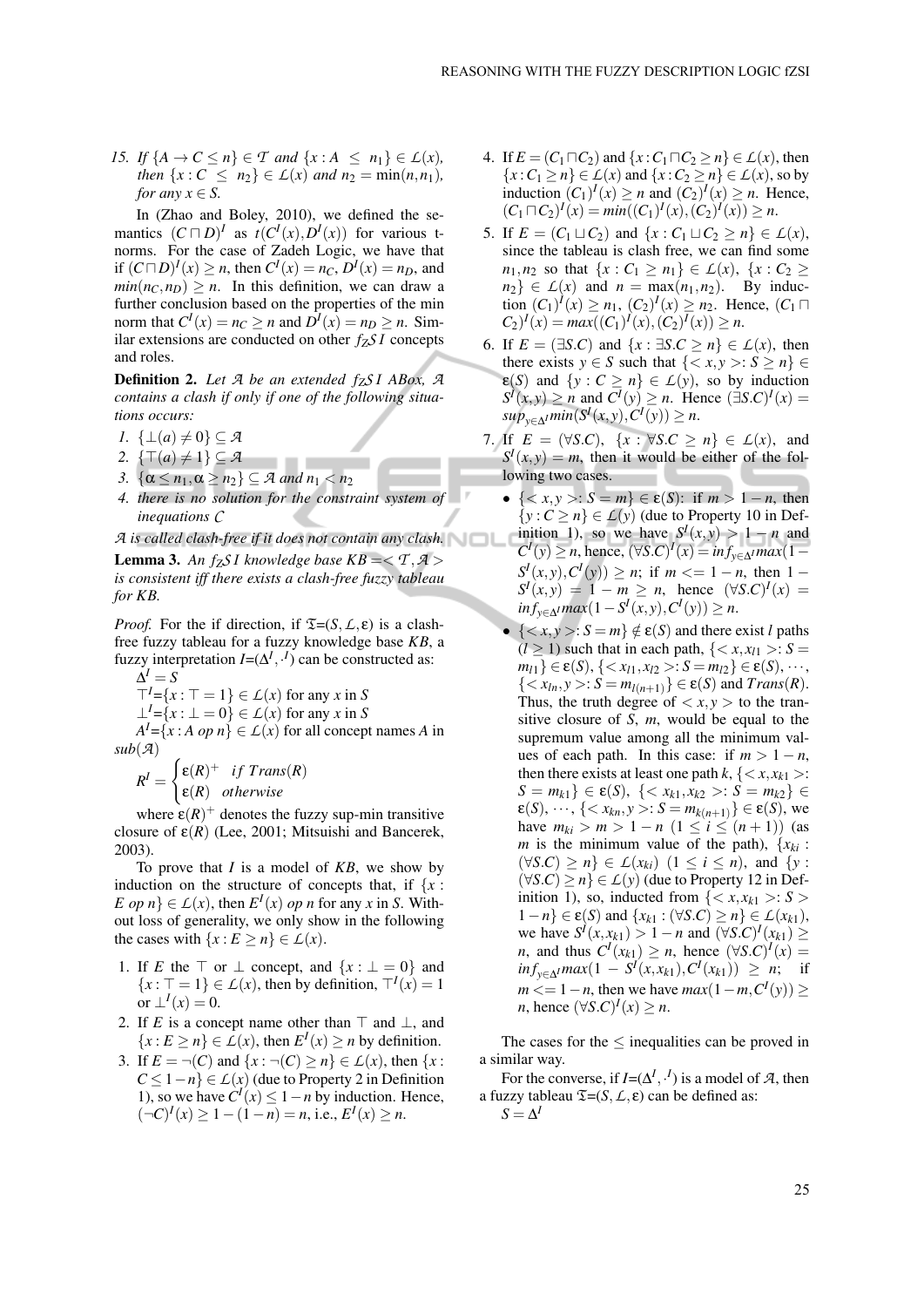$\varepsilon(R) = R^l$ 

 $L(x) = \{x : C \text{ op } n\}$  for all  $x \in S$  and  $C \in sub(\mathcal{A})$ 

To prove that  $\mathfrak T$  is a fuzzy tableau of *KB*, we show that, based on *I*, all the properties in Definition 1 are satisfied.

- 1. *T* satisfies Property 1 12, 14, and 15 as a direct consequence of the semantics of *fZS I* concepts. For example, let  $\{x : C \sqcap D \ge n\} \in L(x)$ , the semantics of fuzzy concept conjunction im- $\text{plies that } (C \sqcap D)^{I}(x) = \min(C^{I}(x), D^{I}(x)) \geq n,$ thus we have  $D^{I}(x) \geq n$  and  $D^{I}(x) \geq n$ , that is,  ${x : C \ge n} \in L(x)$  and  ${x : D \ge n} \in L(x)$ , hence Property 3 is satisfied. For similar reasons, other properties hold.
- 2. Property 12 of Definition 1 is satisfied as a result of the semantics and the properties of transitive roles and value restrictions that have been investigated in Section 2. Hence, if  $(\forall R.C)^{I}(x) \ge$  $n$ ,  $Trans(R)$  then  $(\forall R.(\forall R.C))^I(x) \geq n$ , thus  $R^I(s,t) \leq 1 - n_1$ ,  $(\forall R.C)^I(t) \geq n_2$  and  $n =$ max(1−*n*1,*n*2) hold. **AND TECHN**
- 3. Similarly, Property 13 is satisfied as a result of the semantics and the properties of transitive roles and role exists restrictions.

 $\Box$ 

. .

 $L(x) = L(v)$ .

From Lemma 3, an algorithm that constructs a fuzzy tableau for an *fZS I* knowledge base can be used as a decision procedure for the consistency checking problem.

Similar to the tableau algorithm presented by Horrocks et al. (Horrocks et al., 2000), our algorithm works on building a fuzzy tableau for an *fZS I* knowledge base which may be a completion-forest since the ABox might contain several named individuals with arbitrary edges connecting them. Each node x is labeled with a set  $L(x) = \{ \{x : C_1 \text{ op } n_1 \}, \dots, \{x : C_n\} \}$  $C_m$  *op*  $n_m$ }  $(m \ge 1)$  and a constraint set  $C(x) =$  $\{\{x_{C_1} \text{ op } n_1\}, \cdot, \{x_{C_m} \text{ op } n_m\}\}\$ , where  $C_i \in \text{sub}(\mathcal{A})$ ,  $x_{C_i}, n_i \in [0,1], 1 \le i \le m$ , and  $op \in \{\ge, \le\}$ . Each edge  $\langle x, y \rangle$  is labeled with a set  $\mathcal{L}(x, y) = \{ [x, y] : R \text{ op } n \}$ and a constraint in the set  $C(x, y) = \{x_R \text{ op } n\}$ , where *R* are roles occurring in *A*.

We adapt the conjugation concept in (Straccia, 2001) to represent pairs of fuzzy assertions that form a contradiction. Let  $\alpha$  be a  $\mathcal{S}I$  assertion, two fuzzy assertions ( $\alpha \geq n_1$  and  $\alpha \leq n_2$ ) conjugate with each other if  $n_1 > n_2$ . For a given fuzzy assertion, its conjugated assertion is not unique, and in fact, infinite. For example, both  $\{[x, y] : R \le 0.5\}$  and  $\{[x, y] : R \le 0.3\}$ conjugate with the fuzzy assertion  $\{[x, y] : R \ge 0.6\}$ .

Let us recall some notations used in (Horrocks and Sattler, 1999). If nodes x and y are connected by an edge  $\langle x, y \rangle$  with  $\{R \text{ op } n\} \in L(x, y)$ , then y is called an  $R_n$ -*successor* of x and x is called an  $R_n$ *predecessor* of y. *Ancestor* is the transitive closure of *predecessor*. If y is an  $R_n$ -*successor* or an  $(Inv(R))_n$ *predecessor* of x, then y is called an *Rn*-*neighbor* of x. An expressive DL such as *fZS I* which allows transitive roles and inverse roles may lead to nontermination as the fuzzy completion rules can introduce new concepts that are the same size as the decomposed concept. Our algorithm for the consistency checking of an *fZS I* knowledge base follows the *dynamic blocking* presented in (Horrocks and Sattler, 1999) and uses it to guarantee the termination of the reasoning algorithm. In *dynamic blocking*, blocked nodes are allowed to be dynamically established and broken as the expansion progresses, and expand role value restriction and role exists restriction concepts. This dynamic blocking strategy is crucial in the presence of inverse roles since information might be propagated up the completion-forest and affect other branches. For example, consider the nodes *x*, *y* and *z*, the edges  $\langle x, y \rangle$  and  $\langle x, z \rangle$ . Suppose *x* blocks *y*. In the presence of inverse roles it is possible that *z* adds information to node  $x$ , although  $z$  is a successor of  $x$ . In that case the block on *y* must be broken. A node *x* is *blocked* if for some ancestor *y*, *y* is blocked or  $L(x) = L(y)$ . *Dynamic blocking* uses the notions of *directly blocked* and *indirectly blocked* nodes. If a blocked node *x*'s predecessor is blocked, *x* is called *indirectly blocked*. A blocked node *x* is called *directly blocked* if it has a unique ancestor *y* such that

Now, for an expanded *fZS I* ABox *A* with a set of transitive role axioms and a set of fuzzy implication axioms, the algorithm initializes a forest to contain (1)root nodes, for each individual *x* occurring in *A*, the root node *x* is labeled with  $L(x) = \{x : C \text{ op } n\}$ and  $C(x) = \{x_C \text{ op } n\}$  for each assertion of the form  $C(x)$  *op n* in *A*, and (2)edges, each edge  $\langle x, y \rangle$  corresponds to an assertion  $R(x, y)$  *op n* in *A* with *R* be an atomic role or an inverse role and is labeled with  $L(x, y) = \{ [x, y] : R \text{ or } n \}$  and  $C(x, y) = \{ x_R \text{ or } n \}$ . If an assertion is of the form  $Inv(P)(x, y)$  *op n*, the corresponding edge is also labeled with  $L(x, y) = \{ [y, x] :$ *P op n*} and  $C(x, y) = \{x_p \text{ op } n\}$ . The completion forest is then expanded by repeatedly applying the following fuzzy completion rules in Table 3. The completion forest is complete when a clash is detected, or none of the fuzzy completion rules are applicable.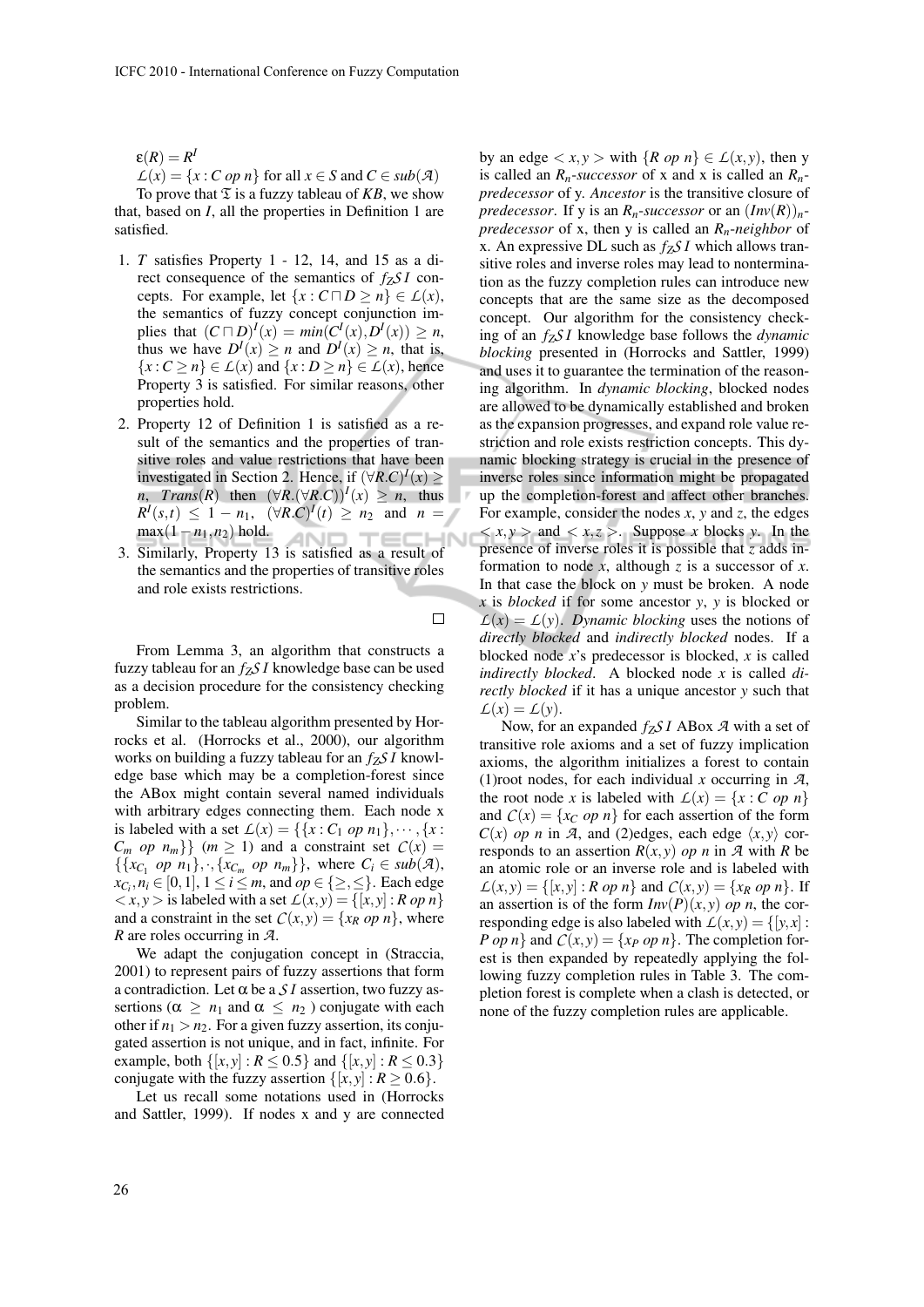| $f_Z S I$ Fuzzy Completion Rules                                                                                                                                                                                                                                                          |
|-------------------------------------------------------------------------------------------------------------------------------------------------------------------------------------------------------------------------------------------------------------------------------------------|
| ¬>-rule                                                                                                                                                                                                                                                                                   |
| <b>Condition:</b> $\{x : (\neg A) \ge n\} \in \mathcal{L}(x)$ and $\{x : A \le 1 - n\} \notin \mathcal{L}(x)$                                                                                                                                                                             |
| Action: $\mathcal{L}(x) \longrightarrow \mathcal{L}(x) \cup \{\{x : A \leq 1 - n\}\}\$ and $\mathcal{C}(x) \longrightarrow \mathcal{C}(x) \cup \{x_A \leq (1 - n)\}\$                                                                                                                     |
| $\neg_\le$ -rule                                                                                                                                                                                                                                                                          |
| <b>Condition:</b> $\{x : (\neg A) \le n\} \in \mathcal{L}(x)$ and $\{x : A \ge 1 - n\} \notin \mathcal{L}(x)$                                                                                                                                                                             |
| <b>Action:</b> $\mathcal{L}(x) \longrightarrow \mathcal{L}(x) \cup \{\{x : A \ge 1 - n\}\}\$ and $\mathcal{C}(x) \longrightarrow \mathcal{C}(x) \cup \{x_A \ge (1 - n)\}\$                                                                                                                |
| $\sqcap$ ,-rule                                                                                                                                                                                                                                                                           |
| <b>Condition:</b> $\{x: (C_1 \sqcap C_2) \ge n\} \in L(x)$ , x is not indirectly blocked, and $\{\{x: C_1 \ge n\}, \{x: C_2 \ge n\}\} \nsubseteq L(x)$                                                                                                                                    |
| <b>Action:</b> $\mathcal{L}(x) \longrightarrow \mathcal{L}(x) \cup \{\{x : C_1 \geq n\}, \{x : C_2 \geq n\}\}\$ and $\mathcal{C}(x) \longrightarrow \mathcal{C}(x) \cup \{x_{C_1} \geq n, x_{C_2} \geq n\}$                                                                               |
| $\sqcap_{\lt}$ -rule                                                                                                                                                                                                                                                                      |
| <b>Condition:</b> $\{x: (C_1 \sqcap C_2) \le n\} \in L(x)$ , x is not indirectly blocked, and $\{\{x: C_1 \le n\}, \{x: C_2 \le n\}\} \cap L(x) = \emptyset$                                                                                                                              |
| Action: $L(x) \to L(x) \cup \{\{x : C_1 \le x_1\}, \{x : C_2 \le x_2\}\}\$ and $C(x) \to C(x) \cup \{x_{C_1} \le x_1, x_{C_2} \le x_2, x_1 + x_2 = 1 + n, x_1 \ge y, x_2 \ge 1 - y, y \in \{0, 1\}, x_1 \in \{0, 1\}\}$                                                                   |
| $[0,1], x_2 \in [0,1]$                                                                                                                                                                                                                                                                    |
| $\sqcup >$ -rule                                                                                                                                                                                                                                                                          |
| <b>Condition</b> : $\{x: (C_1 \sqcup C_2) \ge n\} \in L(x)$ , x is not indirectly blocked, and $\{\{x: C_1 \ge n\}, \{x: C_2 \ge n\}\} \cap L(x) = \emptyset$                                                                                                                             |
| <b>Action:</b> $\mathcal{L}(x) \to \mathcal{L}(x) \cup \{\{x : C_1 \ge x_1\}, \{x : C_2 \ge x_2\}\}\$ and $\mathcal{C}(x) \to \mathcal{C}(x) \cup \{x_{C_1} \ge x_1, x_{C_2} \ge x_2, x_1 + x_2 = n, x_1 \le y, x_2 \le 1 - y, y \in \{0, 1\}, x_1 \in [0, 1], x_2 \in [0, 1 - x_1]\}$    |
| [0,1]                                                                                                                                                                                                                                                                                     |
| $\sqcup_{\lt}$ -rule                                                                                                                                                                                                                                                                      |
| <b>Condition:</b> $\{x: (C_1 \sqcup C_2) \le n\} \in L(x)$ , x is not indirectly blocked, and $\{\{x: C_1 \le n\}, \{x: C_2 \le n\}\} \nsubseteq L(x)$                                                                                                                                    |
| <b>Action:</b> $L(x) \longrightarrow L(x) \cup \{ \{x : C_1 \le n\}, \{x : C_2 \le n\} \}$ and $C(x) \longrightarrow C(x) \cup \{x_{C_1} \le n, x_{C_2} \le n\}$                                                                                                                          |
| $\exists$ > -rule                                                                                                                                                                                                                                                                         |
| <b>Condition:</b> $\{x : (\exists R.C) \ge n\} \in L(x)$ , x is not blocked, and x has no $R_n$ -neighbor y                                                                                                                                                                               |
| <b>Action</b> : create a new node y with $L(x,y) = \{\{x,y\}: R \ge n\}\$ , $L(y) = \{\{y : C \ge n\}\}\$ , $C(x,y) = \{x_R \ge n\}$ , and $C(y) = \{x_C \ge n\}$                                                                                                                         |
| $\exists$ < -rule                                                                                                                                                                                                                                                                         |
| <b>Condition:</b> $\{x : (\exists R.C) \le n\} \in L(x)$ , x is not indirectly blocked, and x has an $R_{n1_R}$ -neighbor y with $\{[x, y] : R \text{ or } n1\} \in L(x, y)$ and $\{y : C \le n\} \notin L(y)$ .                                                                          |
| <b>Action:</b> $L(y) \to L(y) \cup \{ \{y : C \le n \} \}$ , if $\{ [x, y] : R \text{ op } n \}$ conjugates with $\{ [x, y] : R \le n \}$ , then $C(y) \to C(y) \cup \{ x_C \le n \}$ , else $C(y) \to C(y) \cup \{ x_C \le n \}$                                                         |
| $n, n_1 > n$                                                                                                                                                                                                                                                                              |
| $\forall$ >-rule                                                                                                                                                                                                                                                                          |
| <b>Condition:</b> $\{x : (\forall R.C) \ge n\} \in L(x)$ , x is not indirectly blocked and x has an $R_{n1_R}$ -neighbor y with $\{y : C \ge n\} \notin L(y)$                                                                                                                             |
| <b>Action:</b> $\mathcal{L}(y) \longrightarrow \mathcal{L}(y) \cup \{\{y : C \ge n\}\}\$ , if $\{[x,y] : R \text{ or } n\}$ conjugates with $\{[x,y] : R \le (1-n)\}\$ , then $\mathcal{C}(y) \longrightarrow \mathcal{C}(y) \cup \{x_C \ge n\}\$ , else $\mathcal{C}(y) \longrightarrow$ |
| $C(y) \cup \{x_C \geq n, n1 > 1 - n\}$                                                                                                                                                                                                                                                    |
| $\forall <$ -rule                                                                                                                                                                                                                                                                         |
| <b>Condition:</b> $\{x : (\forall R.C) \leq n\} \in L(x)$ , x is not blocked, x has no $R_n$ -neighbor y, and $\{y : C \leq n\} \in L(y)$                                                                                                                                                 |
| <b>Action:</b> create a new node y with $\mathcal{L}(x, y) = \{ \{ [x, y] : R \ge (1 - n) \} \}$ , $\mathcal{L}(y) = \{ \{ y : C \le n \} \}$ , $\mathcal{C}(x, y) = \{ x_R \ge (1 - n) \}$ , and $\mathcal{C}(y) = \{ x_C \le n \}$                                                      |
| $\exists_{<, +}$ -rule                                                                                                                                                                                                                                                                    |
| <b>Condition:</b> $\{x : (\exists R.C) \le n\} \in L(x)$ , Trans(R), x is not indirectly blocked, and x has an $R_{n1R}$ -neighbor y with $\{y : (\exists R.C) \le n\} \notin L(y)$                                                                                                       |
| Action: $L(y) \to L(y) \cup \{\{y : (\exists R.C) \le n\}\}\$ , if $\{[x, y] : R \text{ or } n\}$ conjugates with $\{[x, y] : R \le n\}$ , then $C(y) \to C(y) \cup \{x_{3R.C} \le n\}\$ , else $C(y) \to C(y)$                                                                           |
| $C(y) \cup \{x_{\exists R.C} \leq n, n1 > n\}$                                                                                                                                                                                                                                            |
| $\forall_{\geq, +}$ -rule                                                                                                                                                                                                                                                                 |
| <b>Condition:</b> $\{x : (\forall R.C) \ge n\} \in \mathcal{L}(x)$ , <i>Trans(R), x</i> is not indirectly blocked, and x has an $R_{n1p}$ -neighbor y with $\{y : (\forall R.C) \ge n\} \notin \mathcal{L}(y)$                                                                            |
| Action: $L(y) \to L(y) \cup \{\{y : (\forall R.C) \ge n\}\}\$ , if $\{[x, y] : R \circ p \in I\}$ conjugates with $\{[x, y] : R \le (1 - n)\}\$ , then $C(y) \to C(y) \cup \{x_{\forall R.C} \ge n\}$ , else $C(y) \to C(y)$                                                              |
| $C(y) \cup \{x_{\forall R.C} \geq n, n1 > 1 - n\}$                                                                                                                                                                                                                                        |
| $\rightarrow >$ -rule                                                                                                                                                                                                                                                                     |
| <b>Condition:</b> $\{A \rightarrow C \ge n\} \in \mathcal{T}, \{x : A \ge n_1\} \in \mathcal{L}(x)$                                                                                                                                                                                       |
| <b>Action:</b> $\mathcal{L}(x) \longrightarrow \mathcal{L}(x) \cup \{\{x : D \ge n_2\}\}\$ and $\mathcal{C}(x) \longrightarrow \mathcal{C}(x) \cup \{x_D \ge n_2, n_2 = \min(n, n_1)\}\$                                                                                                  |
| $\rightarrow$ -rule                                                                                                                                                                                                                                                                       |
| <b>Condition:</b> $\{A \rightarrow C \leq n\} \in \mathcal{T}, \{x : A \leq n_1\} \in \mathcal{L}(x)$                                                                                                                                                                                     |
| <b>Action:</b> $\mathcal{L}(x) \longrightarrow \mathcal{L}(x) \cup \{\{x : D \le n_2\}\}\$ and $\mathcal{C}(x) \longrightarrow \mathcal{C}(x) \cup \{x_D \le n_2, n_2 = \min(n, n_1)\}\$                                                                                                  |

Table 3: Fuzzy Completion Rules for *fZS I*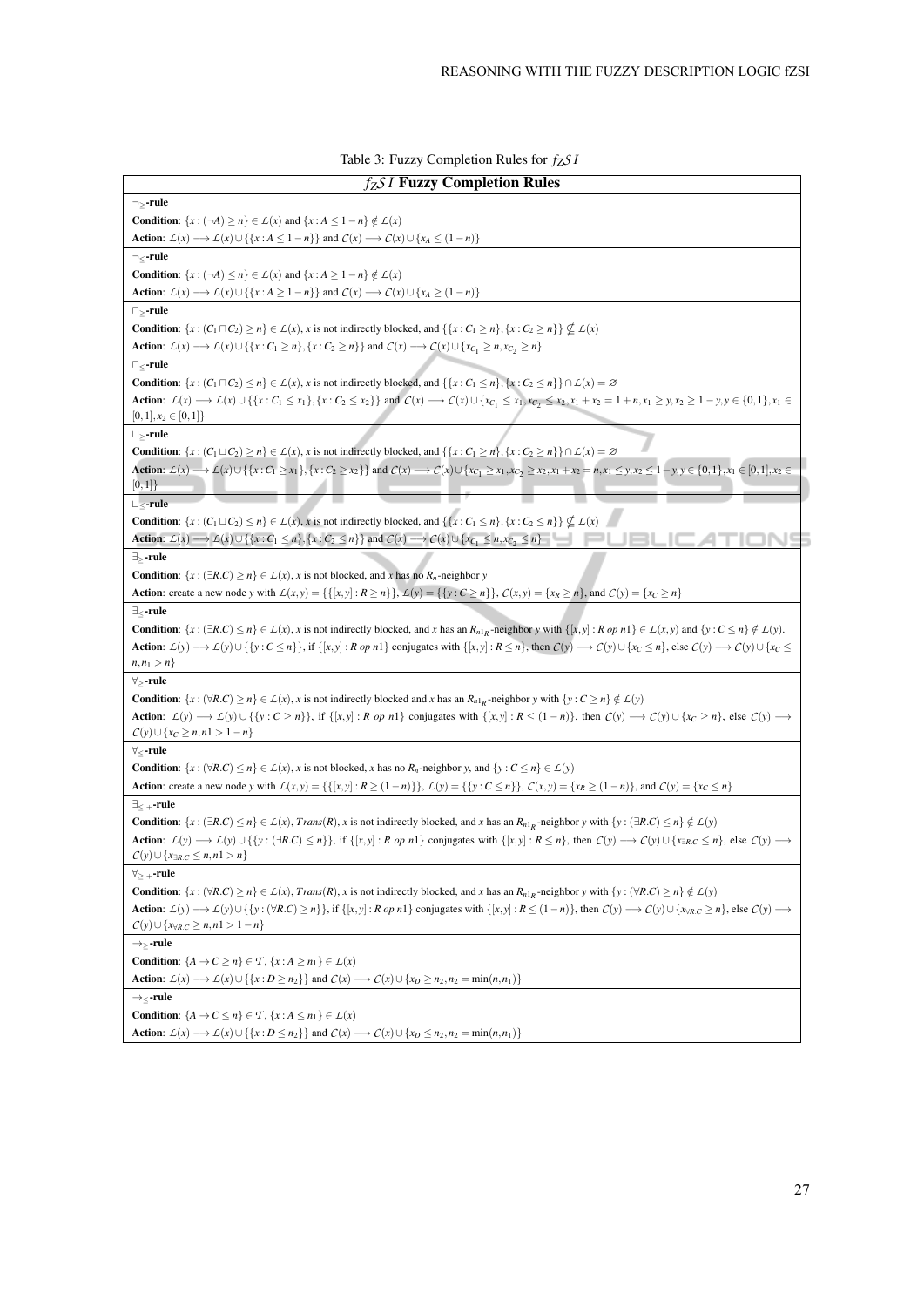The algorithm stops when a clash occurs; *KB* is consistent iff the completion rules can be applied in such a way that they yield a complete and clash-free completion forest, and *KB* is inconsistent otherwise.

Example 1. *Consider a fuzzy knowledge base*  $KB = \{ CP \rightarrow \exists hPCP \ [0.5, 1], \ CP(P002) \ [0.6, 1], \}$ (∃*hP*.*CP*)(*P*002) [0,0.4]} *where we abbreviate the concept* CancerPatient *and the role* hasFirstDegreeRelatives *by CP and hP, respectively. The knowledge base describes that the truth degree for a firstdegree relative of a cancer patient also being a cancer patient is greater than or equal to 0.5. Person* P002 *is a cancer patient with certainty greater than 0.6 and the possibility that one of* P002*'s first-degree relative is also a cancer patient is less than or equal to 0.4. The query is that whether KB is consistent or not.*

*First, because of the fuzzy concept implication axiom,* {∃*hP*.*CP*(*P*002) [0.5,1]} *is added to A. Next, we can initialize the fuzzy tableau by creating a node P*002 *and label it with*  $L(P002) = \{ \{P002 : CP > 0.6 \}, \{P002 : \exists hP.CP > 0.6 \} \}$ 0.5},  ${P002 : \exists hPCP \le 0.4}$  *and*  $C(P002) = {x_{CP} >$ 0.6,  $x\exists_{hPCP}$  ≥ 0.5,  $x\exists_{hPCP}$  ≤ 0.4}*}. Since both* {*P*002 : ∃*hP*.*CP* ≥ 0.5} *and* {*P*002 : ∃*hP*.*CP* ≤ 0.4} *are contained in the fuzzy tableau, the reasoning algorithm obviously detects a clash. Therefore, it stops the application of any fuzzy completion rule and returns that KB is inconsistent.*

Next, let us look at an example for the  $\forall_{\geq, +}$ -rule.

Example 2. *Consider there are two assertions in a fuzzy knowledge base:* (∀*hasFriend*.*Student*)(*John*) [0.75,1] *and hasFriend*(*John*,*Mary*) [0.7,1] *where hasFriend is a transitive role.*

*Following the preprocessing steps, we have*  ${John : (\forall has Friend.Student) \geq 0.75} \in L(John)$ *and*  $\{[John, Mary] : hasfriend \ge 0.7\}$ *. Since*  ${[John, Mary] : has Friend \geq 0.7}$  *conjugates with*  ${[John, Mary] : has Friend \leq 0.25}$ *, the*  $\forall_{\geq +}$ *-rule is applicable, thus* {*Mary* : (∀*hasFriend*.*Student*) ≥  $0.75$ } *is added to*  $L(Mary)$ *.* 

We can see from Table 3 that all these fuzzy completion rules are based on the properties and the semantics of  $f_Z S I$  concepts. Notice that since we assume all concepts to be in their negation normal form, the fuzzy concept negation rule only applies to concept names.

Let us take a second look at the  $\sqcup$ -rule and the u≤-rule. The t≥-rule generates several new constraints  $\{x_1+x_2=n, x_1\leq y, x_2\leq 1-y, y\in\{0,1\}, x_1\in$  $[0,1], x_2 \in [0,1]$ . We can see that *y* is an integer variable with value of 0 or 1. When  $y = 0$ , we have  $x_1 = 0$ ,  $x_2 = n$ , and thus  $\{x_{C_1} \geq 0, x_{C_2} \geq n\}$ ; while *y* = 1, we have  $x_1 = n$ ,  $x_2 = 0$ , and thus  $\{x_{C_1} \ge n, x_{C_2} \ge n\}$ 0}. These two cases are actually representing the orbranch of the concept disjunction rule in classic DL. That is, the  $\{0,1\}$  integer variable *y* enable the simulation of or-branching. Furthermore, by the introduction of the variable *y*, we also transform the nonlinear constraint  $max(x_1, x_2) > n$  into a set of linear constraints. Similar conclusions can be drawn on the  $\Box$ -rule. Now we can see that all the fuzzy completion rules in Table 3 generate only linear constraints, therefore, the resulted constraint set for any node or edge is a linear constraint set. Such a property makes it possible for the reasoning algorithm to call some external *Linear Programming* solver to solve the constraint set.

Here is another example to explain how the reasoning algorithm determines the consistency of a knowledge base.

Example 3. *Consider the following fuzzy knowledge base*  $KB = \{Trans(R), C(a) [0.7, 1], D(b) [0.8, 1],$ *R*(*a*,*b*) [0.6,1], *R*(*b*,*c*) [0.7,1], (∃*Inv*(*R*).*C* □  $\exists Inv(R).D)(c)$  [0,0.5]}*. We want to check the consistency of the knowledge base.*

*With Trans*(*R*) *and Inv*(*R*)*, we have Trans*(*Inv*(*R*))*. The fuzzy tableau is initialized as shown in Figure 1.*



Figure 1: The initial fuzzy tableau of example 3.

*Next, since*  $\{c : (\exists Inv(R).C \sqcap \exists Inv(R).D) \le 0.5\}$  ∈  $L(c)$ , the  $\Box$ -rule is triggered, the reasoning al*gorithm adds*  $\{c : (\exists Inv(R).C) \le x_1\}$  *and*  $\{c :$ (∃*Inv*(*R*).*D*) ≤ *x*2} *to L*(*c*)*, adds* {*x*(∃*Inv*(*R*).*C*)(*c*) ≤ *x*<sub>1</sub>*, x*<sub>(∃*Inv*(*R*)*.D*)(*c*) ≤ *x*<sub>2</sub>*,x*<sub>1</sub> + *x*<sub>2</sub> = 1 + 0.5*,x*<sub>1</sub> ≥ *y,x*<sub>2</sub> ≥</sub> 1−*y*, *y* ∈ {0,1}, *x*<sup>1</sup> ∈ [0,1], *x*<sup>2</sup> ∈ [0,1]} *to C*(*c*)*.*

*Next, since*  $\{c : (\exists Inv(R).C) \le x_1\} \in L(c), \{c :$  $(\exists Inv(R).D) \leq x_2$   $\in L(c)$ , and we have  $[b, c] : R \geq$ 0.7, the ∃<*-rule is applicable, thus the reasoning algorithm adds*  $\{b : C \leq x_1\}$  *and*  $\{b : D \leq x_2\}$  *to*  $L(b)$ *, adds*  $\{x_{C(b)} \le x_1, x_{D(b)} \le x_2, x_1 < 0.7, x_2 < 0.7\}$  *to C*(*b*)*. Note that the constraints*  $x_1 < 0.7$  *and*  $x_2 < 0.7$ *are added because of conjugation.*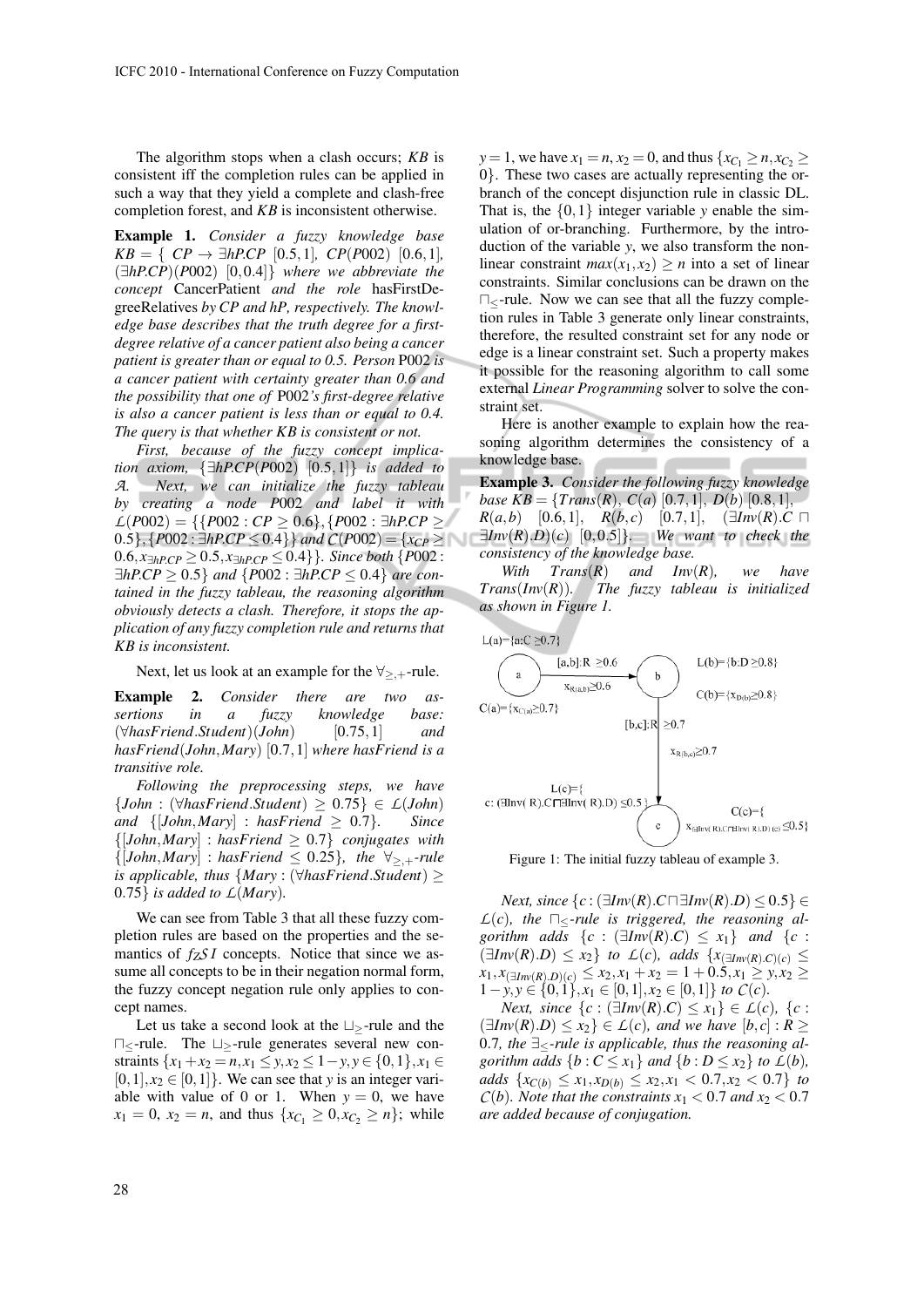*Next, since*  $\{c : (\exists Inv(R).C) \le x_1\} \in L(c)$ ,  $\{c :$  $\exists Inv(R).D) \leq x_2$   $\in L(c)$ *, we have*  $[b, c] : R \geq$ 0.7 *and Trans*( $Inv(R)$ ), the  $\exists_{\leq, +}$ -rule is also ap*plicable, thus the reasoning algorithm adds* {*b* : (∃*Inv*(*R*).*C*) ≤ *x*1} *and* {*b* : (∃*Inv*(*R*).*D*) ≤ *x*2} *to L*(*b*)*, adds* {*x*<sub>(∃*Inv*(*R*).*C*)(*b*) ≤ *x*<sub>1</sub>, *x*<sub>(∃*Inv*(*R*).*D*)(*b*) ≤ *x*<sub>2</sub>} *to*</sub></sub>  $C(b)$ .

*Next, since*  ${b : \exists Inv(R).C} ≤ x_1} ∈ L(b), {b : \exists Inv(R).C}$  $(\exists Inv(R).D) \leq x_2$   $\in L(b)$ *, and we have*  $[a,b] : R \geq$ 0.6*, the* ∃≤*-rule is also applicable, thus the reasoning algorithm adds*  $\{a : C \leq x_1\}$  *and*  $\{a : D \leq x_2\}$  *to*  $L(a)$ *, adds*  $\{x_{C(b)} \le x_1, x_{D(b)} \le x_2, x_1 < 0.6, x_2 < 0.6\}$ *to*  $C(a)$ *.* 

*Now the fuzzy tableau is shown in Figure 2. Together with the default variable constraints, the reasoning algorithm forms the following constraint set:*

| $x_{C(a)} \geq 0.7, x_{D(b)} \geq 0.8$                                   |
|--------------------------------------------------------------------------|
| $x_{R(a,b)} \geq 0.6, x_{R(b,c)} \geq 0.7$                               |
| $x_{(\exists Inv(R).C \sqcap \exists Inv(R).D)(c)} \leq 0.5$             |
| $x_{(\exists Inv(R).C)(c)} \leq x_1, x_{(\exists Inv(R).D)(c)} \leq x_2$ |
| $x_1 + x_2 = 1 + 0.5$                                                    |
| $x_1 > y, x_2 > 1 - y$                                                   |
| $x_{C(b)} \leq x_1, x_{D(b)} \leq x_2$                                   |
| $x_1 < 0.7, x_2 < 0.7$                                                   |
| subject to $\{x_{C(a)} \leq x_1, x_{D(a)} \leq x_2\}$                    |
| $x_1 < 0.6, x_2 < 0.6$                                                   |
| $x_{(\exists Inv(R), C)(b)} \le x_1, x_{(\exists Inv(R), D)(b)} \le x_2$ |
| $x_{C(a)}, x_{D(b)}, x_{R(a,b)}, x_{R(b,c)} \in [0,1]$                   |
| $x_{(\exists Inv(R).C \sqcap \exists Inv(R).D)(c)} \in [0,1]$            |
| $x_{(\exists Inv(R).C)(c)}, x_{(\exists Inv(R).D)(c)} \in [0,1]$         |
| $y \in \{0, 1\}$                                                         |
| $x_1, x_2, x_{C(b)}, x_{D(b)} \in [0,1]$                                 |
| $x_{(\exists Inv(R).C)(b)}, x_{(\exists Inv(R).D)(b)} \in [0,1]$         |

*Using a* Linear Programming *solver, e.g., the GLPK solver (GLPK, 2008), it is easy to show that the constraint set is unsolvable. Therefore, the fuzzy knowledge base is inconsistent.*

Through this example, it is shown that the consistency check of a knowledge base can be reduced to a problem of constraints solving in linear programming. The constraints solving can be processed either at the end of the reasoning procedure when no further fuzzy completion rules are applicable, or after each application of a completion rule. The advantage of the later case is that, in some situations, the computation effort could be saved when the constraints solver can identify unsolvable constraints sets earlier in the reasoning process. However, in other situations, since calling an external solver is time consuming, frequent calls will severely affect the overall performance. In the former case, we only have to call the external solver once. In



addition, we can apply some optimization strategies such as trivial clash detection and individual groups to improve the performance.

It is well known that there is always the tradeoff issue between the expressive power of a DL and its computational complexity. The more expressive a DL is, the higher its computational complexity. Horrocks et. al presented an optimized version of the tableau algorithm for classic *S I* in (Horrocks et al., 1998), which generates completion trees whose depth is polynomially bounded by the size of  $sub(A)$ . It is an interesting problem to investigate the applicability of the optimization to the fuzzy case.

### 4 CONCLUSIONS

In this paper, we address the fuzzy instance entailment problem with respect to a fuzzy knowledge base and then present a fuzzy extension to the expressive Description Logic *S I* based on Zadeh Logic and the residual R-implication.

For real-world applications where a knowledge base is considered as a means to store information (both precise and imprecise) about individuals, usually more complex inferences other than consistency checking are required. For example, users may want to pose a query like "Given a knowledge base, what's the certainty of an assertion?". Another kind of query can be "How many individuals belong to a given concept description with a confidence greater than 0.5, and what are they?" We describe the former query as an instance range entailment problem and the later as an f-retrieval problem. However, due to space limitations, the reasoning methods for these problems are